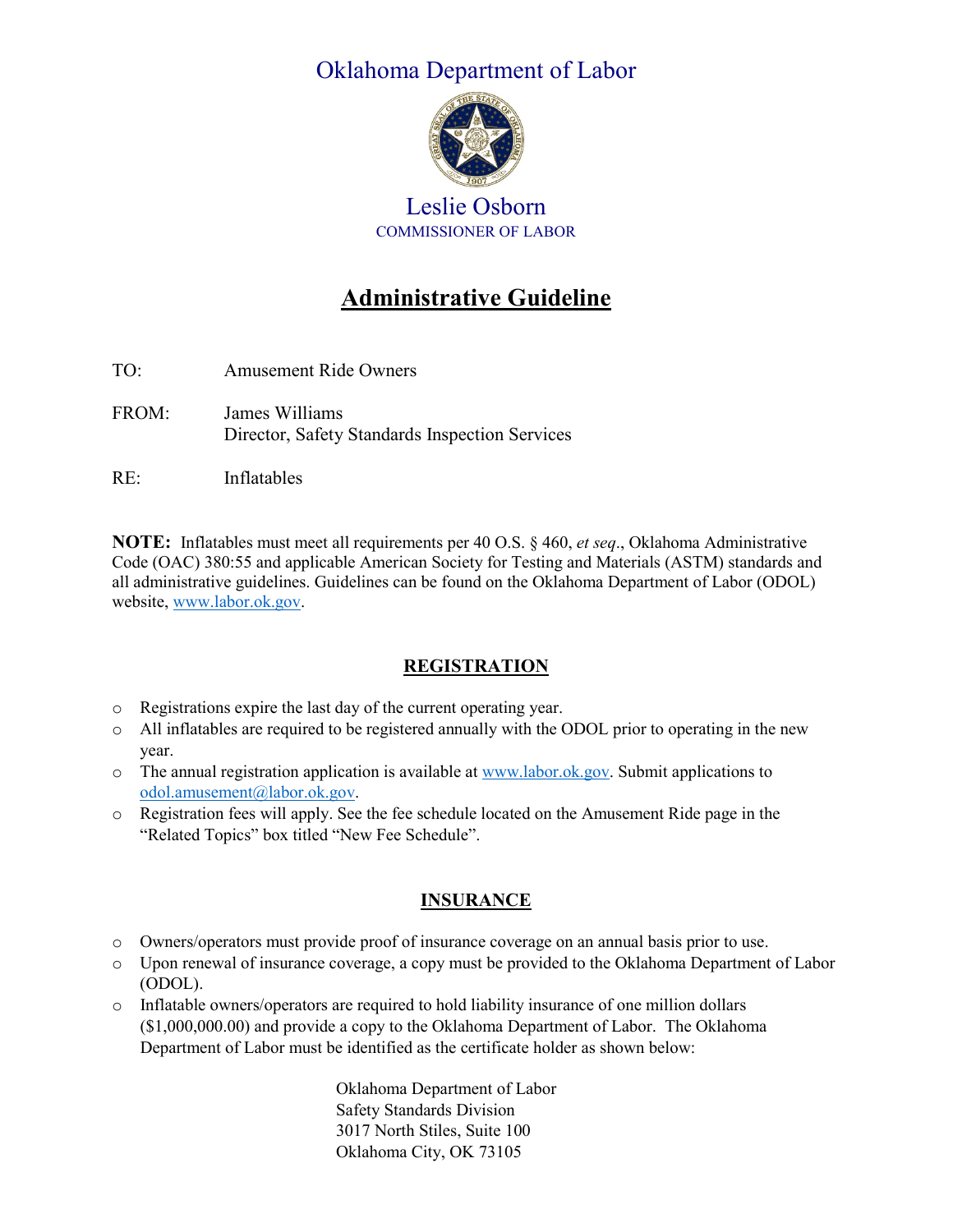#### **INSPECTION**

- o All inspections expire the last day of the current operating year.
- o All inflatables are required to be inspected once annually by the Oklahoma Department of Labor prior to placing into operation in the new year.
- o Owners/operators are required to request inspection of current inventory and newly acquired inflatables that are added to current inventory prior to being placed into service.
- o New companies as well as those under new ownership or management whose inventory has not been inspected by the Oklahoma Department of Labor are required to register and schedule inspection prior to any deice being put into operation.
	- "New" is classified as an inflatable that has been recently purchased from a manufacturer or another amusement ride company and will be added to the operational inventory.
- $\circ$  Inspections are scheduled to be conducted during regular business hours (M-F, 8-5) by submitting the annual application. Requests are to be received a minimum of 72 hours (3 business days) prior to inspection in order to guarantee inspector availability. The annual application is available at [www.labor.ok.gov.](http://www.labor.ok.gov/) Submit application to:

Oklahoma Department of Labor Safety Standards Division 3017 North Stiles, Suite 100 Oklahoma City, OK 73105 [odol.amusement@labor.ok.gov](mailto:odol.amusement@labor.ok.gov)

- o Inspection fees will apply. See the fee schedule located on the Amusement Ride page in the "Related Topics" box titled "New Fee Schedule".
- o All Inflatables will be required to be re-inspected prior to operating at the Oklahoma State Fair, the Tulsa State Fair, and any midway sites with over 25 (twenty-five) rides. Inspection fees will apply.
- o Zorb Balls will be classified as an inflatable and are required to be registered and inspected by submitting an annual application.
	- Zorb Balls with no track from manufacturer are required to be registered for each ball.
	- Zorb Balls that come with an inflatable track are only be required to be registered as one unit with a registration sticker placed on the inflatable track. **NOTE:** Zorb Balls where the rider is completely enclosed are not allowed to operate in The State of Oklahoma.
	- If you are unsure if the device is allowed or not please contact Oklahoma Department of Labor at  $\frac{odol.ammsement@labor.ok.gov.}$  You must include a picture of the device in the email. The email subject line should be: Zorb Ball consultation request.
- o Spot checks may be conducted by the Oklahoma Department of Labor (ODOL) throughout the season without notice at no cost to the owner.

### **ACCIDENT/INCIDENT**

- o Accidents/Incidents that involve a fatality, loss of limb or an injury requiring medical treatment more than "on-site" will require the ride to be shut down and the accident/incident reported to the Oklahoma Department of Labor (ODOL) immediately by calling:
	- $(405)$  521-6100 or  $(405)$  521-6604 during business hours  $(M-F/8-5)$
	- (405) 343-9815 after business hours and weekends/holidays.
- o The ride is not to be moved except for the safety of patrons/public.